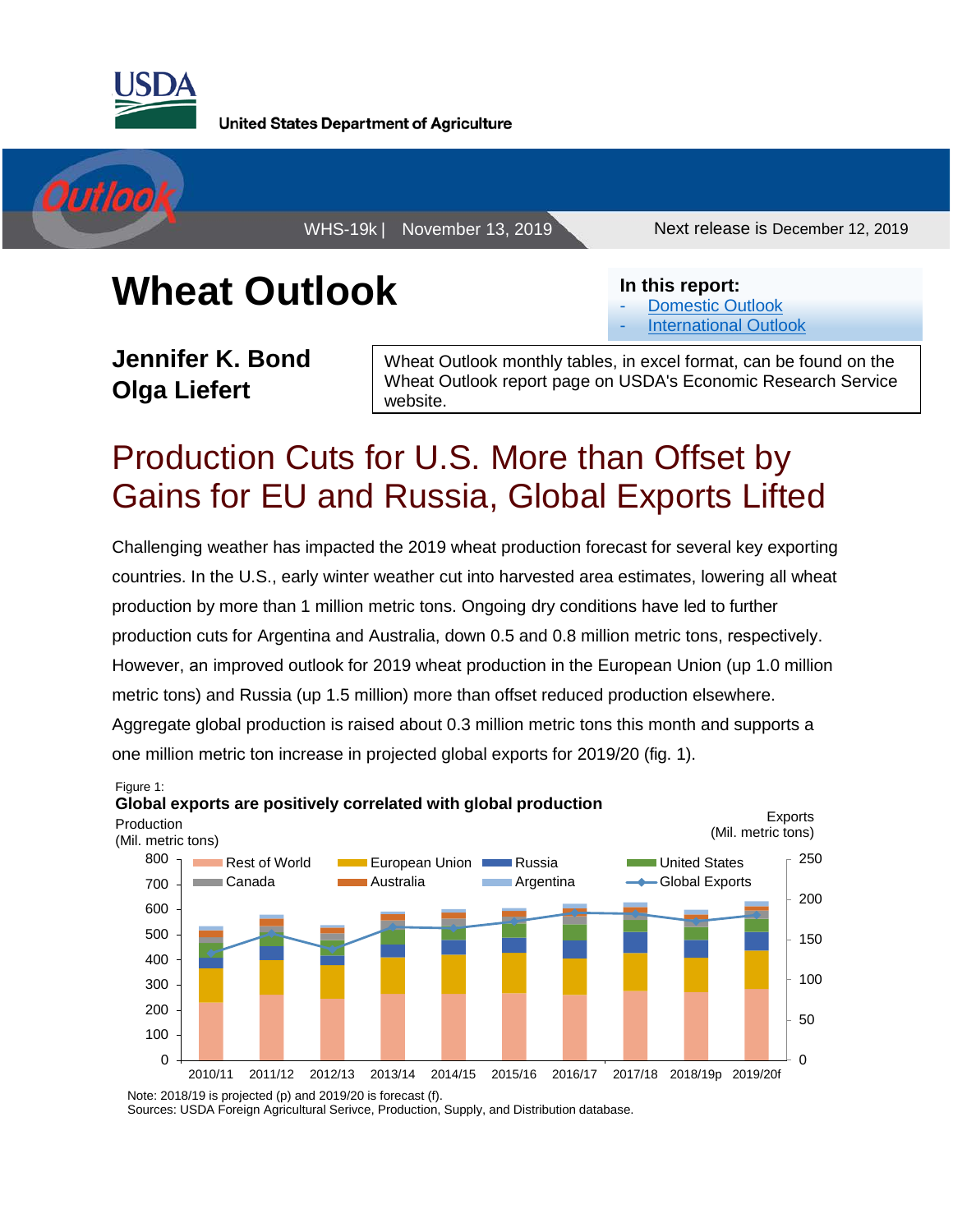## <span id="page-1-0"></span>**Domestic Outlook**

#### Domestic Changes at a Glance:

- On November 1, USDA, National Agricultural Statistics Service (NASS) released the quarterly *Flour Milling Products* report, which provides flour production data through the first 4 months of the 2019/20 (June/July) marketing year.
	- o Through September, estimated food use fell below the pace expected to achieve the 960 million bushels forecast. Based on current and projected use, food use for 2019/20 is cut 5 million bushels to 955 million, on par with the 2018/19 use.
- Wheat by class production estimates released in the September 30 *Small Grains Annual*  report were updated in the November 8 *Crop Production* report.
	- o On lower other spring wheat and durum production, all wheat production is lowered nearly 42 million bushels for the 2019/20 marketing year.
- For 2020/21, USDA is projecting all-wheat planted area at 45 million acres.

**Outlook for U.S. domestic utilization lowered, exports remain stable** 

- o Based on the current 2020/21 planted area projection, seed use for the 2019/20 marketing year is lowered 7 million bushels to 61 million.
- Reduced 2019/20 domestic use (food and seed) is offset by lower production resulting in a net 30-million-bushel reduction in ending stocks (fig. 2).
- Despite a tightening balance sheet, lackluster demand and limited prospects for price improvement support a 10-cent-per-bushel reduction in the all-wheat season average farm price to \$4.60 per bushel.

Figure 2:



Note: 2019/20 utilization is forecast (f). Source: USDA, World Agricultural Outlook Board, *WASDE.*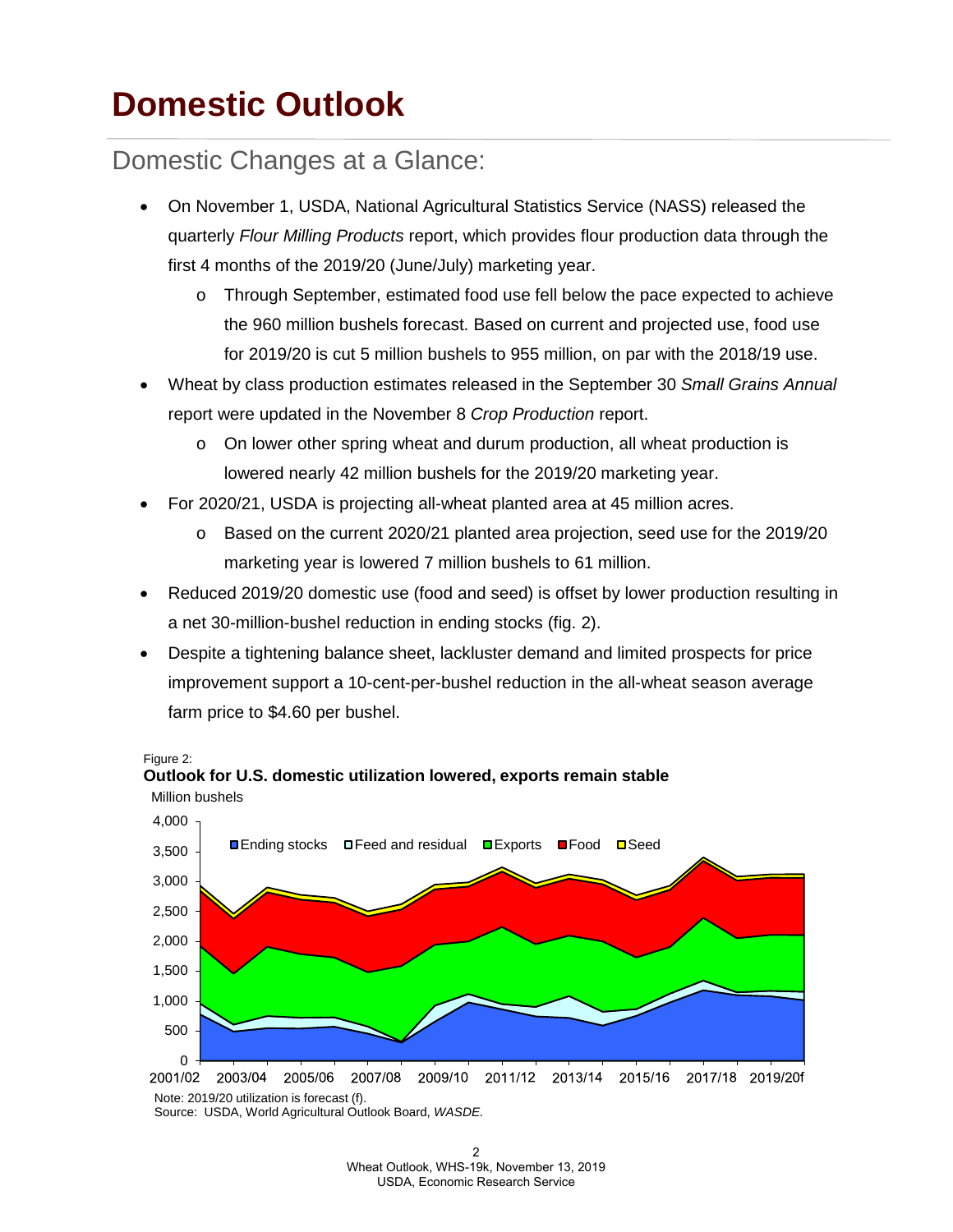|         | <b>November</b> | previous<br>month | <b>Comments</b>                                                                                                                                                                                              |
|---------|-----------------|-------------------|--------------------------------------------------------------------------------------------------------------------------------------------------------------------------------------------------------------|
|         |                 |                   | <b>May-June Marketing Year (MY)</b>                                                                                                                                                                          |
| 1,079.8 | 1,079.8         | 0.0               |                                                                                                                                                                                                              |
| 1,961.7 | 1,920.1         | $-41.6$           | Based on the USDA, NASS re-<br>estimate of spring wheat, all wheat<br>production is cut nearly 42 million<br>bushels on a 4-million-bushel cut<br>to durum and a 37 million cut to<br>hard red spring wheat. |
| 120.0   | 120.0           | 0.0               |                                                                                                                                                                                                              |
| 3,161.5 | 3,119.9         | $-41.6$           | On ample stock of new and old<br>crop spring wheat, imports are<br>unchanged and total supplies for<br>2019/20 are reduced by an<br>equivalent amount to the<br>production change.                           |
|         |                 |                   |                                                                                                                                                                                                              |
| 960.0   | 955.0           | $-5.0$            | On the pace of food use through<br>the first 4 months of the 2019/20<br>marketing year, food use is<br>trimmed 5 million bushels.                                                                            |
| 68.0    | 61.0            | $-7.0$            | Based on expected planted area<br>of 45 million acres in 2020/21,<br>seed use for 2019/20 is reduced 7<br>million bushels to 61 million.                                                                     |
| 140.0   | 140.0           | 0.0               |                                                                                                                                                                                                              |
| 1,168.0 | 1,156.0         | $-12.0$           | On lower food and seed use,<br>domestic use is cut 12 million<br>bushels.                                                                                                                                    |
| 950.0   | 950.0           | 0.0               | Unchanged on strong pace to<br>date. Increased production<br>forecasts for key competitors<br>stifles potential gains.                                                                                       |
| 2,118.0 | 2,106.0         | $-12.0$           | With no change to exports this<br>month, total use is lowered on<br>reduced domestic use.                                                                                                                    |
| 1,043.5 | 1,013.9         | $-29.6$           | Ending stocks are cut nearly 30<br>million bushels on a significant cut<br>to 2019/20 production which more<br>than offsets a modest cut in<br>domestic use.                                                 |
| \$4.70  | \$4.60          | $-$0.1$           | The all-wheat season average<br>farm price is lowered 10 cents on<br>NASS prices to date and<br>expectations for modest price<br>recovery through rest of 2019/20.                                           |
|         | <b>October</b>  |                   | Source: USDA, World Agricultural Outlook Board Supply and Demand Estimates.                                                                                                                                  |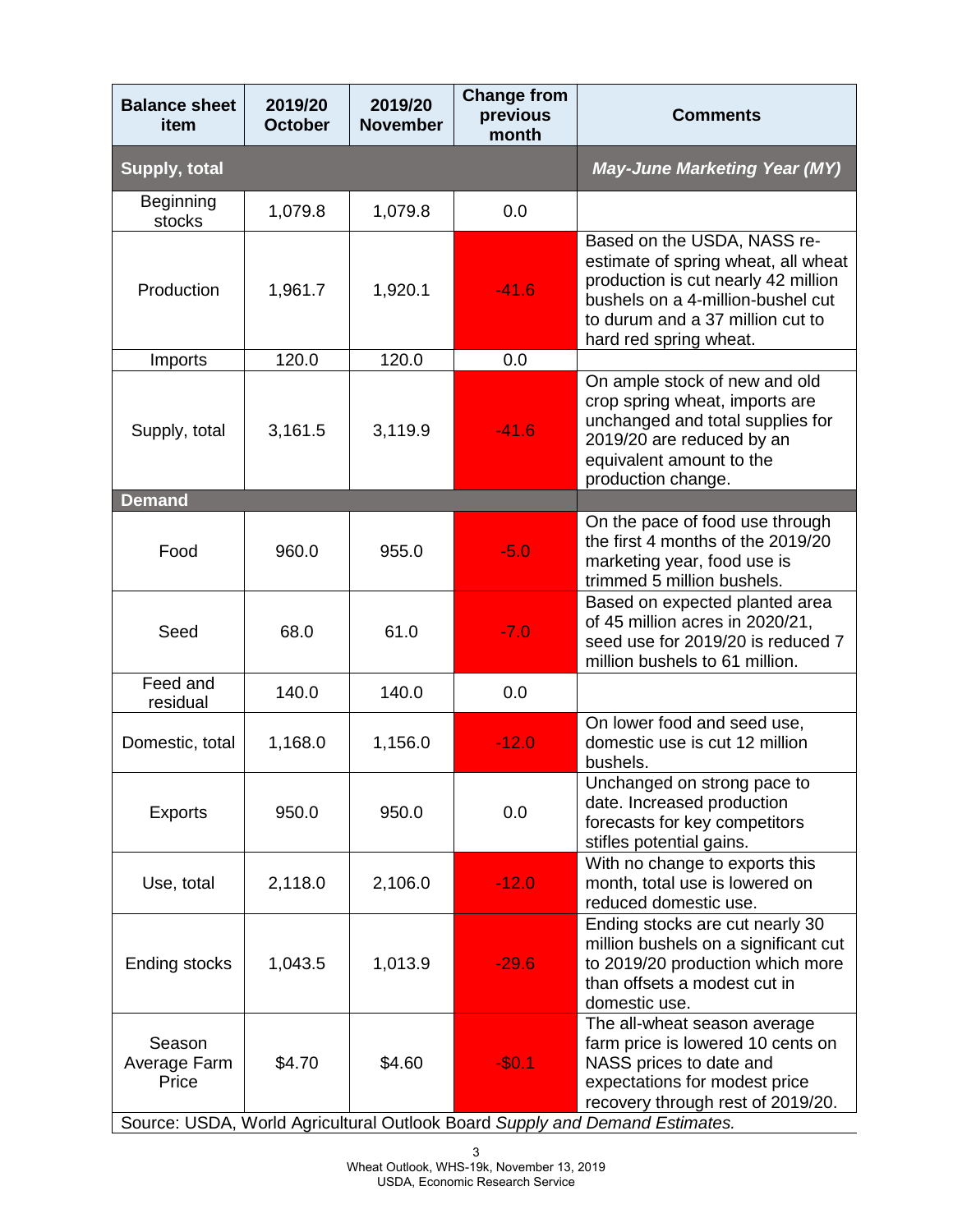## Delayed Harvest Contributes to Collective 42-Million-Bushel Cut to Other Spring and Durum Wheat Production

USDA, NASS released revised estimates of spring wheat production in the November 8 *Crop Production* report—an update to the usually "final" production forecast published in the late September *Small Grains 2019 Summary* report. Significant late season precipitation, including deep snow and freezing temperatures in the Northern Plains halted harvest in a number of other spring and durum wheat-producing States and necessitated a re-survey. Based on the resurvey of spring wheat farmers, other spring wheat (principally hard red spring wheat) area harvested estimates were reduced from the September 30 *Small Grains Annual* report for all surveyed states except Washington (fig. 3). In combination with lower projected yields for South Dakota, other spring wheat production is lowered more than 6 percent from the previous estimate.





As with other spring wheat, late season weather events prohibited harvesting of a sizable portion of the U.S. durum crop, compelling USDA, NASS to resurvey famers. Based on the resurvey results, durum production is lowered about 4 million bushels and nearly 7 percent from the previous estimate. U.S. durum production for 2019/20 is currently forecast at 53.8 million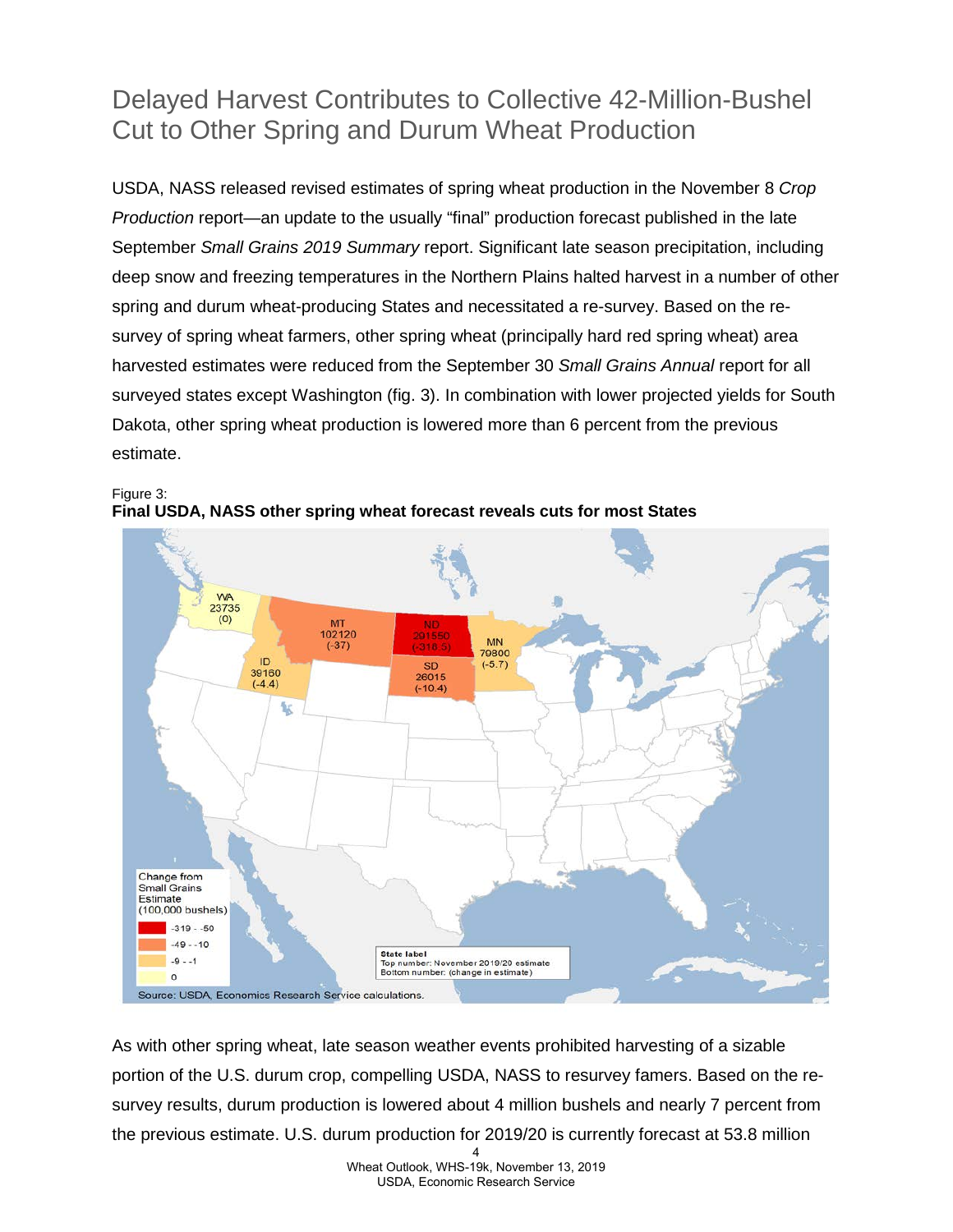bushels, the lowest since 2006, when slightly less than 53.5 million bushels of durum were harvested. On both reduced durum and other spring wheat production, U.S all wheat production is lowered 42 million bushels to 1,920 million, a 2 percent cut from the previous forecast.

Unharvested area is a component in USDA, NASS' estimates of on-farm stocks, previously reported in the September 30 *Grain Stocks* report. The revised forecast for spring wheat production results in an update to the September 1 grain stocks, now forecast at 2,343.6 million bushels. Stocks are reduced in proportion to reductions in production of hard red spring, white spring, and durum wheat.

#### Wheat Food Use Lowered on Lethargic Pace; Below-Average Extraction Rate

The November 1 release of the USDA, NASS *Flour Milling Products* report facilitated the calculation of monthly grain-equivalent wheat for food use through September 2019. The report indicated that flour production through the first 4 months of the 2019/20 marketing year were weaker than previously expected and supportive of a 5-million-bushel-cut to the all-wheat fooduse estimate (fig. 4). In each month of the new marketing year, monthly food use estimates were below those for the corresponding month, a year prior. For 2018/19, aggregate food use was just shy of 955 million bushels. Based on the pace to date, food use will have to accelerate in coming months to be on par with the prior year's forecast. From June through September, monthly wheat flour extraction rates have trended below both last year's average and the 5-year average rates. Were extraction rates to rise to parity with 2018/19 levels, the aggregate food use figure for 2019/20 is likely to face further downward pressure. The next *Flour Milling Products* report will be release in early February 2020.



Figure 4: **Food use in each of the first 4 months of 2019/20 is below 2018/19 estimates**

<sup>5</sup>  Wheat Outlook, WHS-19k, November 13, 2019 USDA, Economic Research Service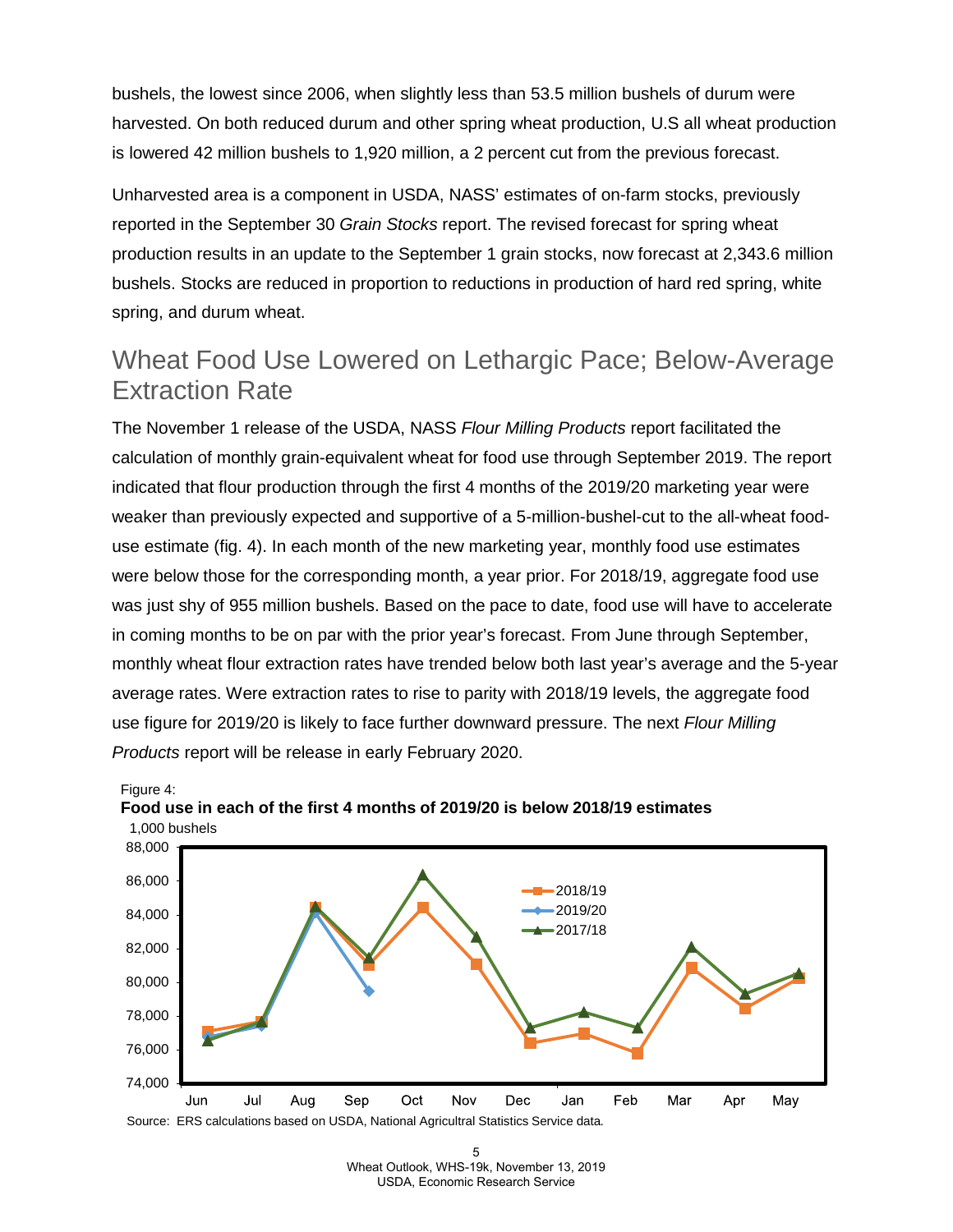## Exports Hold Steady at 950 Million Bushels

The U.S. all-wheat export figure for 2019/20 is unchanged this month and remains at 950 million bushels. The U.S. export pace to date is off to a faster start than last year with total commitments (accumulated exports and outstanding sales) up 11 percent from the same point in 2018 based on improved price competitiveness and abundant exportable stocks. This pace is especially notable in light of the near month-long closure of a major artery for wheat exports out of the Pacific Northwest. For most of September, barge traffic along the Columbia-Snake River System was halted while the U.S. Army Corp of Engineers replaced a cracked sill at the Bonneville Dam.

Tight supplies among competitors, including Argentina, Australia, and Russia, have also aided U.S. exports prospects as prices for these nations have trended higher. However, expansion of U.S. exports during the balance of the marketing year are inhibited by multiple factors, including expectations for sustained exports from Russia, expanding shipments from Argentina as a large (though recently shrinking) wheat crop is harvested, and a maintained and robust pace of exports from the European Union and the Ukraine. For more information, please see the USDA, Foreign Agricultural Services' *Grain: World Markets and Trade* report.

#### Wheat Balance Sheet Projections to 2029 Released

All-wheat planted balance sheet projections for marketing years 2020/21 to 2029/30 were released in the late October publication of the *USDA Agricultural Projections to 2029* tables. For the outyear, 45 million acres of wheat are projected to be planted, based on market information available as of early-October. Using this planted area forecast and a standard wheat seeding rate per acre, by class estimate, seed use for the 2019/20 marketing year is projected at 61 million bushels, down 7 million from the previous estimate. Possible revisions to the 2019/20 seed use estimate will be evaluated with the release of the USDA, NASS *Winter Wheat and Canola Seedings* report in mid-January.

Balance sheet projections for the full 10-year projection period are available on the USDA, Office of the Chief Economist website. A companion piece to the *USDA Agricultural Projections to 2028* (last year's long term projection tables) was released in late October on the USDA, Economic Research Service website. This internationally-focused report features commentary on the rationale behind projections for major row crops, including wheat.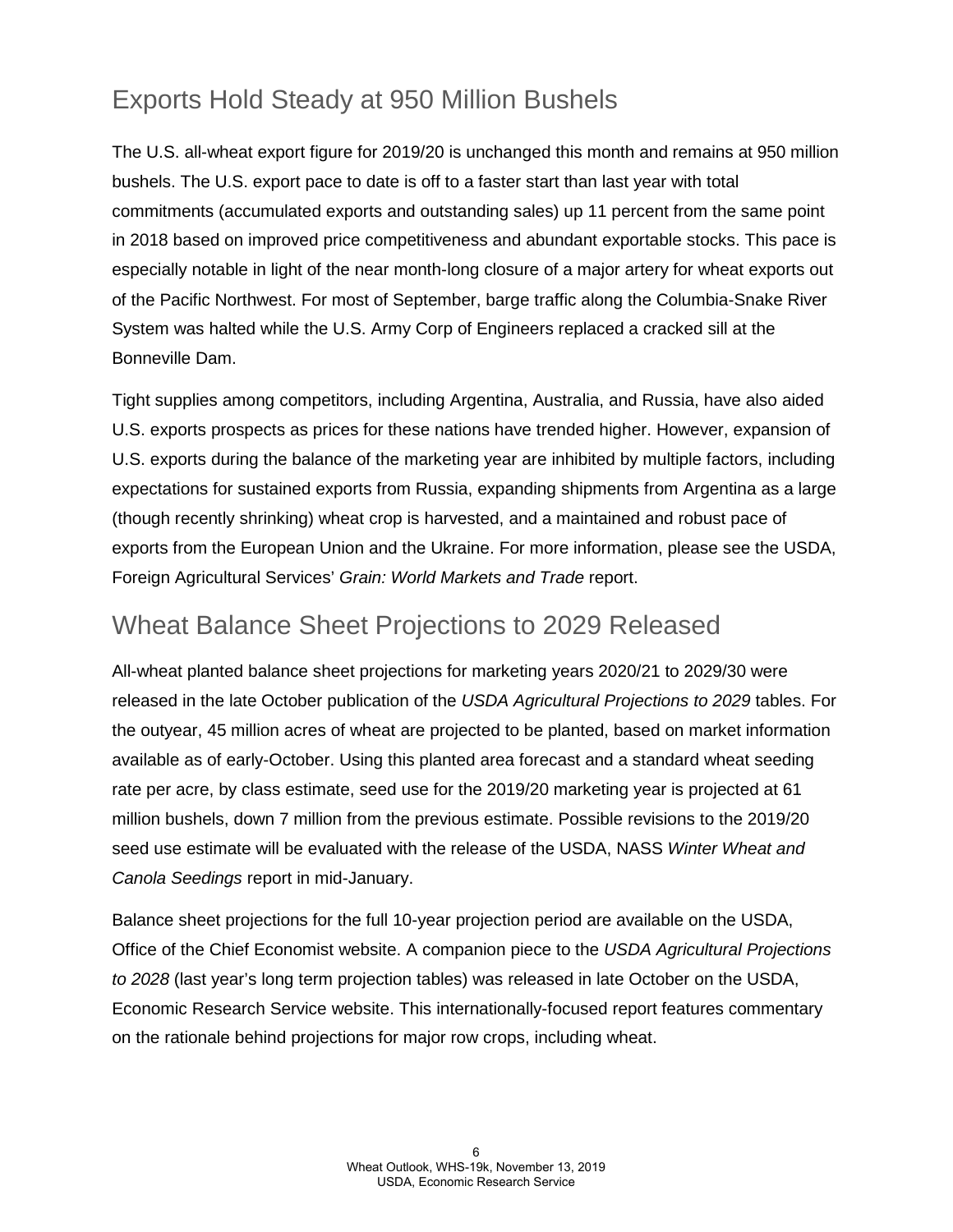### Wheat Price Inches Lower, Despite Tighter Balance Sheet

The all-wheat season average farm price (SAFP) is lowered 10 cents this month to \$4.60 per bushel on weaker-than-expected seasonal price recovery. In recent weeks, wheat prices have improved from seasonal lows and generally improved across all classes. Hard red spring wheat and durum prices were aided by expectations of a forthcoming cut to other spring and durum production. However, the *Grain Stocks* report revealed abundant stocks of spring wheat and tempered potential price recovery efforts. With the majority of the 2019/20 wheat crop marketed by the end of October, significant monthly price recovery is needed in order to substantially improve the all wheat SAFP.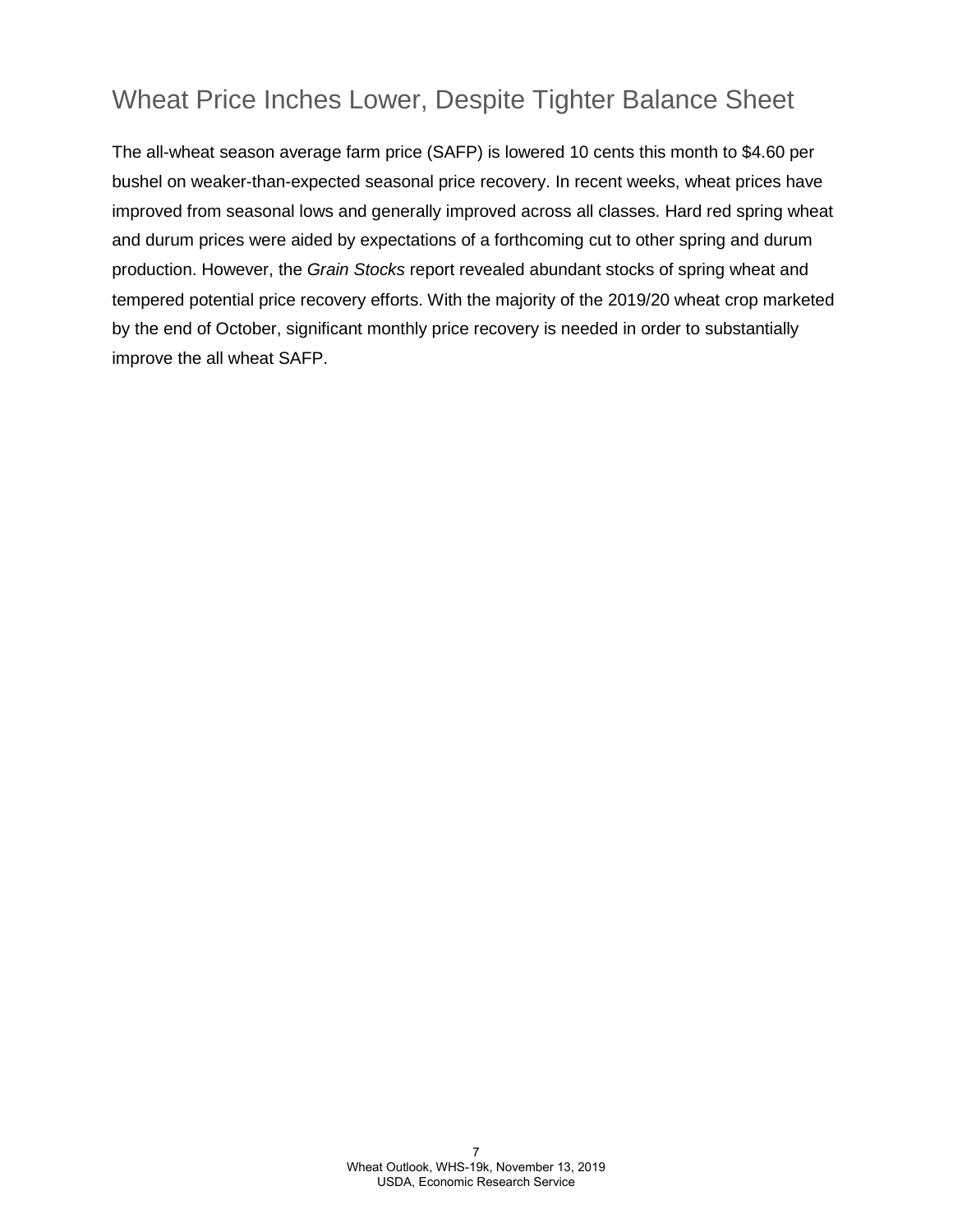## <span id="page-7-0"></span>**International Outlook**

## Foreign Wheat Output Projected Higher

Global wheat production for 2019/20 is fractionally higher (0.3 million tons) this month, as an increase in foreign wheat output is mostly offset by a decline in U.S. wheat. This month, production prospects are revised, among several others, for six major wheat exporters— *Australia, Argentina, European Union (EU), Russia, Ukraine,* and the *United States.* 

Changes for the countries of the Northern Hemisphere, such as Russia, EU, and Ukraine, where the wheat harvest has been either fully or nearly completed, are based on official harvest reports from those countries. In the countries of the Southern Hemisphere—Australia, Argentina, and South Africa—wheat harvesting is just starting, and new production estimates are based mainly on the analysis of precipitation patterns and temperatures using Vegetation Health Index (VHI) and yield models.

For a visual display of the changes made this month, see *map A.* For information on this month's main wheat production changes—global, foreign, and by country—see *table A* below*.*





Source: USDA, Foreign Agricultural Service, Production, Supply and Distribution database.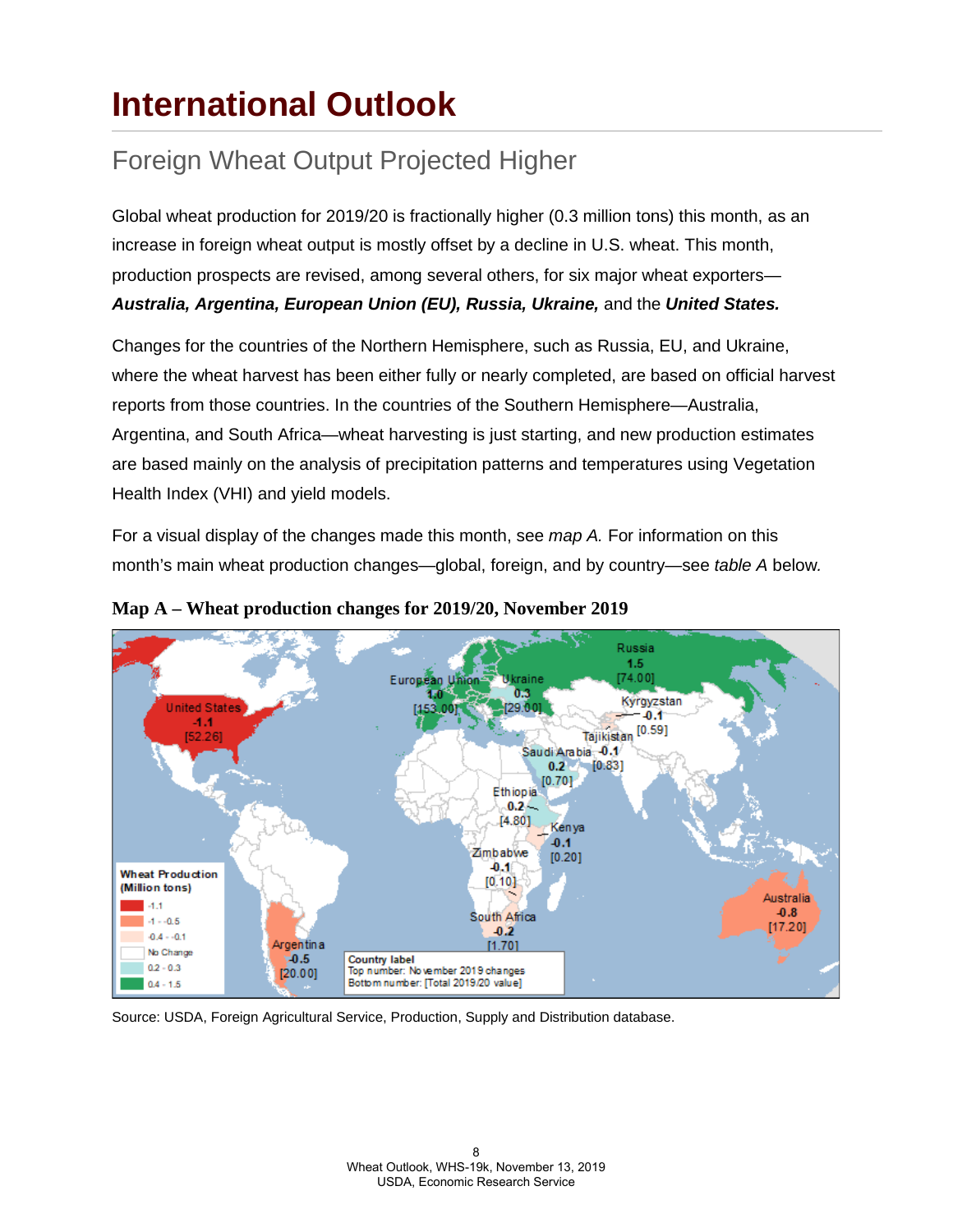| <b>Country or</b><br>region |           |                                                  |                                                   |                            |                                                                                                                                                                                                                                                                                                                                                                                                                                                |
|-----------------------------|-----------|--------------------------------------------------|---------------------------------------------------|----------------------------|------------------------------------------------------------------------------------------------------------------------------------------------------------------------------------------------------------------------------------------------------------------------------------------------------------------------------------------------------------------------------------------------------------------------------------------------|
|                             |           | Crop year   Production                           | <b>Change from</b><br>previous month <sup>1</sup> | YoY <sup>2</sup><br>change | <b>Comments</b>                                                                                                                                                                                                                                                                                                                                                                                                                                |
|                             |           | <b>Million tons</b>                              |                                                   |                            |                                                                                                                                                                                                                                                                                                                                                                                                                                                |
| World                       | Various   | 765.6                                            | $+0.3$                                            | $+34.3$                    |                                                                                                                                                                                                                                                                                                                                                                                                                                                |
| Foreign                     | Various   | 713.3                                            | $+1.4$                                            | $+33.3$                    | Higher projected output in Russia, EU, Ukraine and Saudi<br>Arabia is partly offset by reductions in Australia,<br>Argentina, and South Africa.                                                                                                                                                                                                                                                                                                |
|                             |           | 52.3                                             | $-1.1$                                            | $+1.0$                     | See section on U.S. domestic wheat.                                                                                                                                                                                                                                                                                                                                                                                                            |
| <b>Russia</b>               | Jul-Jun   | 74.0                                             | $+1.5$                                            | $+2.3$                     | Harvest is nearly complete in Russia, and harvest<br>progress reports indicate a larger wheat crop, as<br>precipitation and temperatures were mostly favorable.<br>The reports also suggest a slightly higher harvested<br>wheat area.                                                                                                                                                                                                         |
| EU <sup>3</sup>             | July-June | 153.0                                            | $+1.0$                                            | $+16.1$                    | Harvest results in many countries of the region suggest<br>an upward adjustment of the aggregate yield and output.<br>Revisions are made for 3 countries of the region. The<br>largest change is France, with smaller changes for the<br>United Kingdom and Sweden. The changes are based on<br>higher reported yields.                                                                                                                        |
| <b>Ukraine</b>              | July-June | 29.0                                             | $+0.3$                                            | $+3.9$                     | The increase is based on the report by the State<br>Statistical Committee of Ukraine, with the added wheat<br>output of Crimea.                                                                                                                                                                                                                                                                                                                |
|                             |           | 0.7                                              | $+0.2$                                            | $+0.2$                     | Updated Government information indicates the end of a 4-<br>year long moratorium for wheat planting. Wheat area and<br>output are updated for both 2018/19 and 2019/20.                                                                                                                                                                                                                                                                        |
| <b>Australia</b>            | Oct-Sep   | 17.2                                             | $-0.8$                                            | $-0.1$                     | Projected wheat harvested area is reduced 0.1 million<br>hectares, as more drought-damaged fields are expected<br>to be cut for hay in the eastern part of the country. The<br>average national wheat yield is reduced to 1.62 tons per<br>hectare, as yield-based model displays worsening crop<br>conditions. Wheat output is lowered 0.8 million tons to<br>17.2 million, almost on par with last year (which also<br>experienced drought). |
| Argentina                   | Dec-Nov   | 20.0                                             |                                                   | $+0.5$                     | Dryness persisted through the winter into the spring in<br>the western parts of major crop areas during the grain-<br>filling stage of development. Potential losses in yields are<br>exacerbated by the incidents of frost and hail. However,<br>soil moisture in drought-affected areas was very good at<br>the beginning of the season and is expected to limit the<br>decline in production prospects.                                     |
| <b>South Africa</b>         | Oct-Sep   | 1.7                                              | $-0.2$                                            | $-0.2$                     | Below-average rainfall since August in the Western Cape<br>and Free State-the main wheat-producing<br>areas-during grain-filling stages is limiting yield potential.                                                                                                                                                                                                                                                                           |
| Sub-Saharan<br>Africa (SSA) | Various   | 7.9                                              | $-0.1$                                            | $-0.4$                     | As a result of a biannual SSA review, wheat output in<br>each country of the region is revised. In addition to South<br>Africa (see above), production is adjusted for Ethiopia,<br>Kenya, and several other countries.                                                                                                                                                                                                                        |
|                             |           | United States June-May<br>Saudi Arabia July-June |                                                   |                            |                                                                                                                                                                                                                                                                                                                                                                                                                                                |

1 Change from previous month's forecast. Changes of less than 0.1 million tons are also made for several countries; see map A.

 $^{2}$  YoY: year-over-year changes.  $^{3}$  EU: European Union.

Source: USDA, Foreign Agricultural Service, Production, Supply and Distribution online database.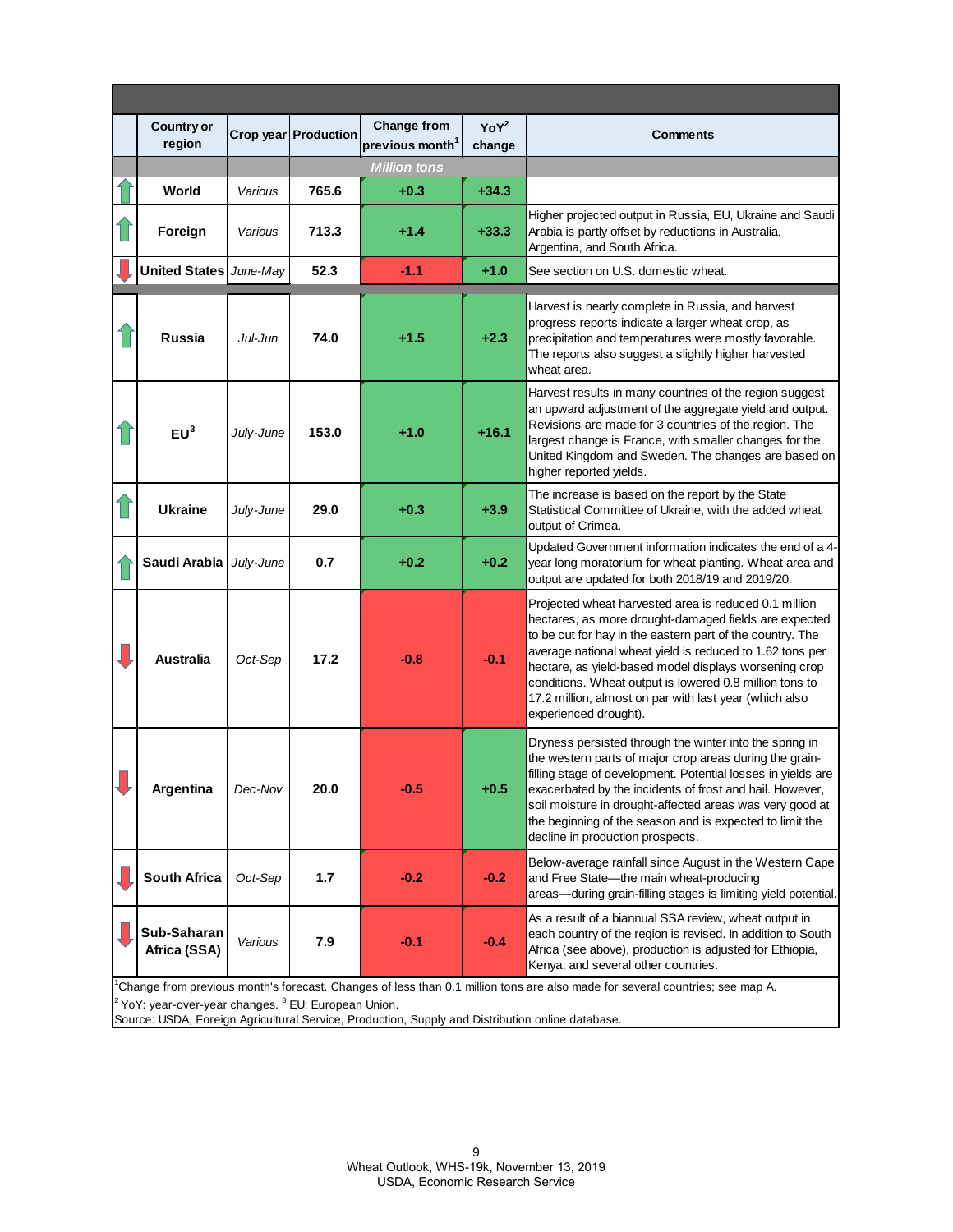## Global Wheat Trade Up on Stronger Demand from Turkey

The forecast for 2019/20 global wheat trade is raised one million tons from the October forecast to 180.68 million, primarily on increased import demand from *Turkey*. Imports for Turkey are raised 0.7 million tons to 6.7 million on the surging pace of trade in recent months. Turkey is both a notable importer of wheat and key exporter of wheat food products to other countries in the region. In Turkey, a shift in away from wheat plantings and into vegetable cultivation is supportive of rising demand for imported wheat, even as production is forecast to be on par with the prior year's estimate. Increased demand from *South Africa* contributes a further 0.2 million metric tons to forecast global imports. South African demand for wheat imports are raised on expectations for a smaller domestic crop with production lowered 0.2 million tons to 1.7 million as the country remains in the grip of a widespread drought that has sapped reservoir water levels.

Global wheat exports for 2019/20 are now forecast to exceed last year's export estimate by nearly 7.8 million tons. Back year exports were lowered one million tons this month to 172.9 million. Back year changes reflected in the USDA, Foreign Agricultural Services' *Production, Distribution, and Supply* database are based on updates to trade data and include a 0.440 million ton increase in 2018/19 *Russia* exports along with 0.282 million and 0.324 million ton increases in imports for *Bangladesh* and *Kenya*, respectively. Import adjustments for the latter two countries are attributable to enhanced data on Argentine exports which provides greater detail on shipment destinations.

Current marketing year exports from *Argentina* are cut 0.5 million tons this month on expectations for reduced production. Dry conditions have reduced the yield forecast by 2 percent from the October projection. However, the Argentine wheat crop is still expected to be record-large and 3 percent higher than the previous year. At 14.0 million tons, the Argentine wheat export forecast for 2019/20 is 2 million tons above the 2018/19 estimate. As the sizable Argentine crop is harvested, prices are expected to continue to weaken, hastening the country's wheat exports and supporting the current projection. Exports for *Australia* are lowered this month, principally on reduced exportable supplies. Production for the country is lowered 4 percent and 0.8 million metric tons from the October forecast on cuts to both harvested area and yields as the wheat crop faces deteriorating conditions. Export prices for Australian wheat reflect challenging cultivation conditions that have reduced the country's competitiveness in global wheat markets.

Expectations for larger crops help to lift forecasts for EU and Russia 2019/20 wheat exports. EU wheat exports are raised a full one million tons on a similar increase in production. Prices for EU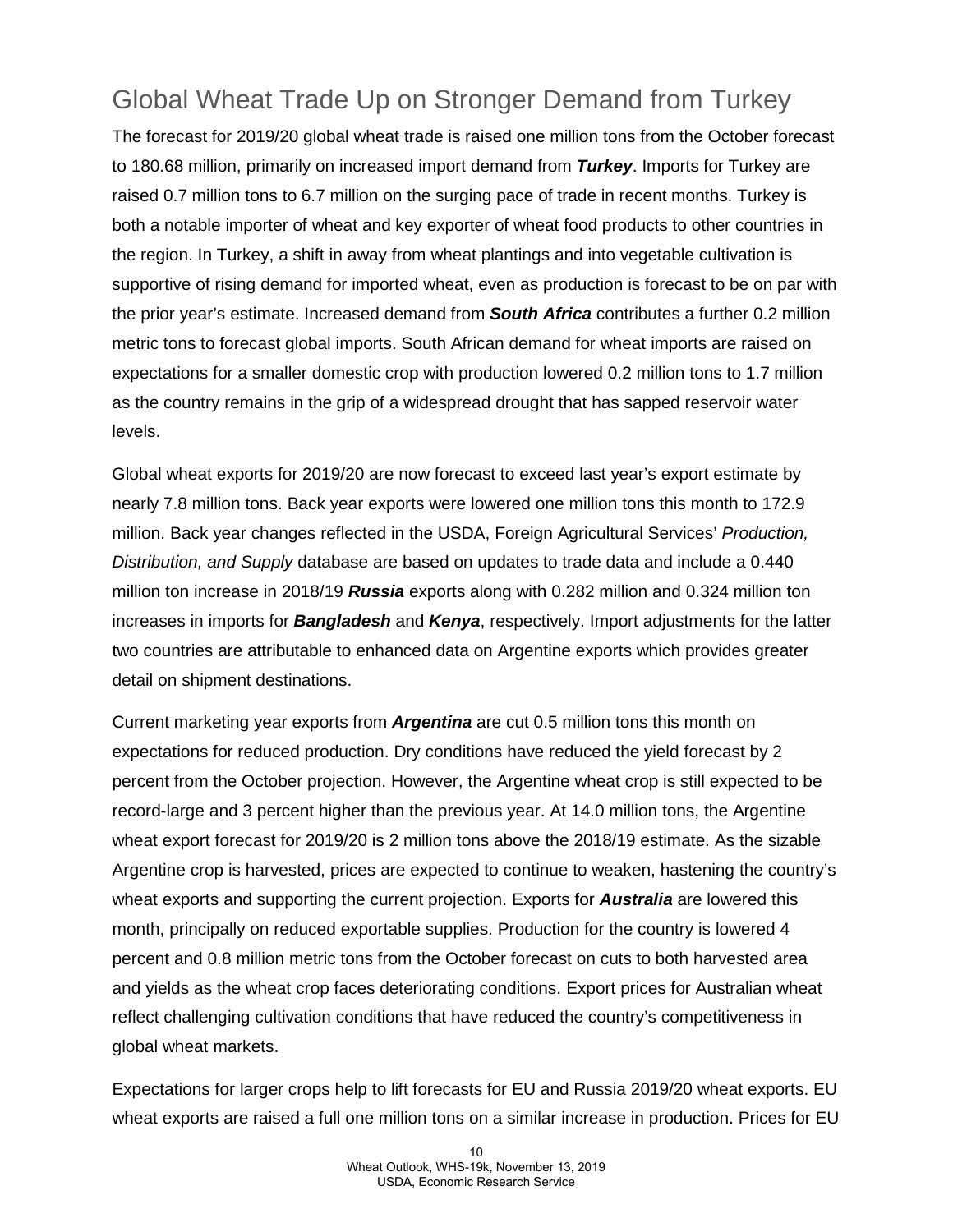wheat have become increasingly competitive and help to fuel growth in export prospects. Official Ministry of Agriculture data supports a 2 percent and 1.5 million metric ton month-tomonth increase in Russia wheat production, more than offsetting reduced carry-in from the 2018/19 crop. On greater exportable supplies, Russian wheat exports are raised 0.5 million metric tons with the balance of the increase in supplies left to augment ending stocks. For a visual display of the major global export changes made this month, see map B.





Source: USDA, Foreign Agricultural Service, Production, Supply and Distribution database.

#### Global Carryout Raised on More Abundant Supplies

With net increased global supplies (up 1.4 million tons) more than offsetting a very slight uptick in global consumption, carryout for 2019/20 is raised about 0.5 million tons from the October forecast. Global ending stock are now forecast at 288.3 million tons, a new record high. By far, *China* holds the vast majority, more than 51 percent, of global wheat stocks. Following revisions to the U.S. all-wheat production estimate and associated ending stocks for the 2019/20 marketing year, U.S. carryout is cut more than 0.8 million tons. However, production gains elsewhere in the world help to lift aggregate foreign ending stocks by 1.3 million tons, more than offsetting reduced U.S. carryout in the global balance sheet. Gains in ending stocks among major exporters are greatest for *Russia*, raised nearly 0.6 million bushels from the October estimate. Among major importers, a rise in carry-in contributes to increased stocks for *Bangladesh*, up 0.3 million tons this month to 0.84 million. Carryout for *Turkey* is raised 0.7 million tons, offsetting tighter stocks for neighbors and supporting a 0.4 million ton increase in ending stocks for Select Middle East countries. 11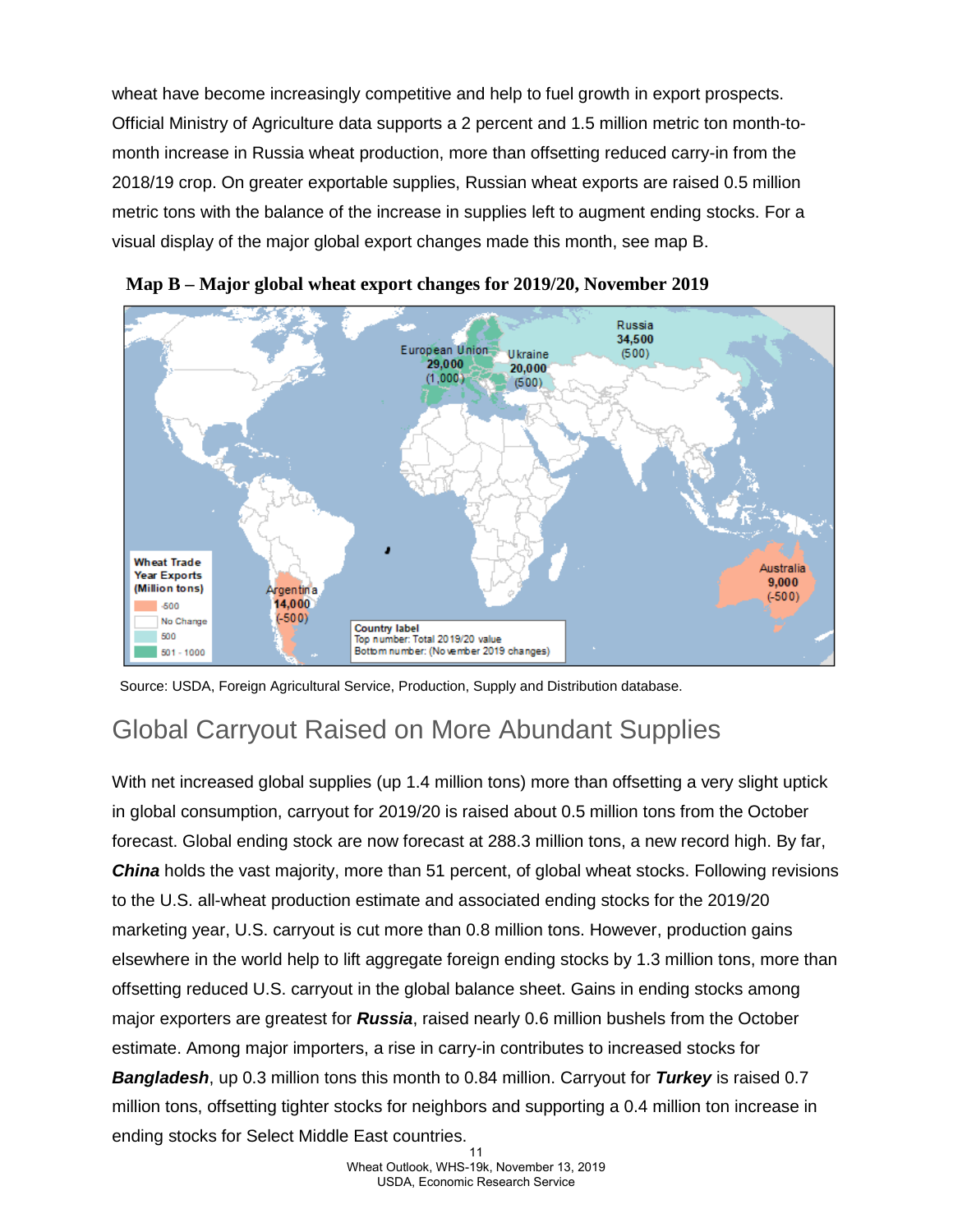Bond, Jennifer K., and Olga Liefert. *Wheat Outlook*, WHS-19k, U.S. Department of Agriculture, Economic Research Service, November 13, 2019